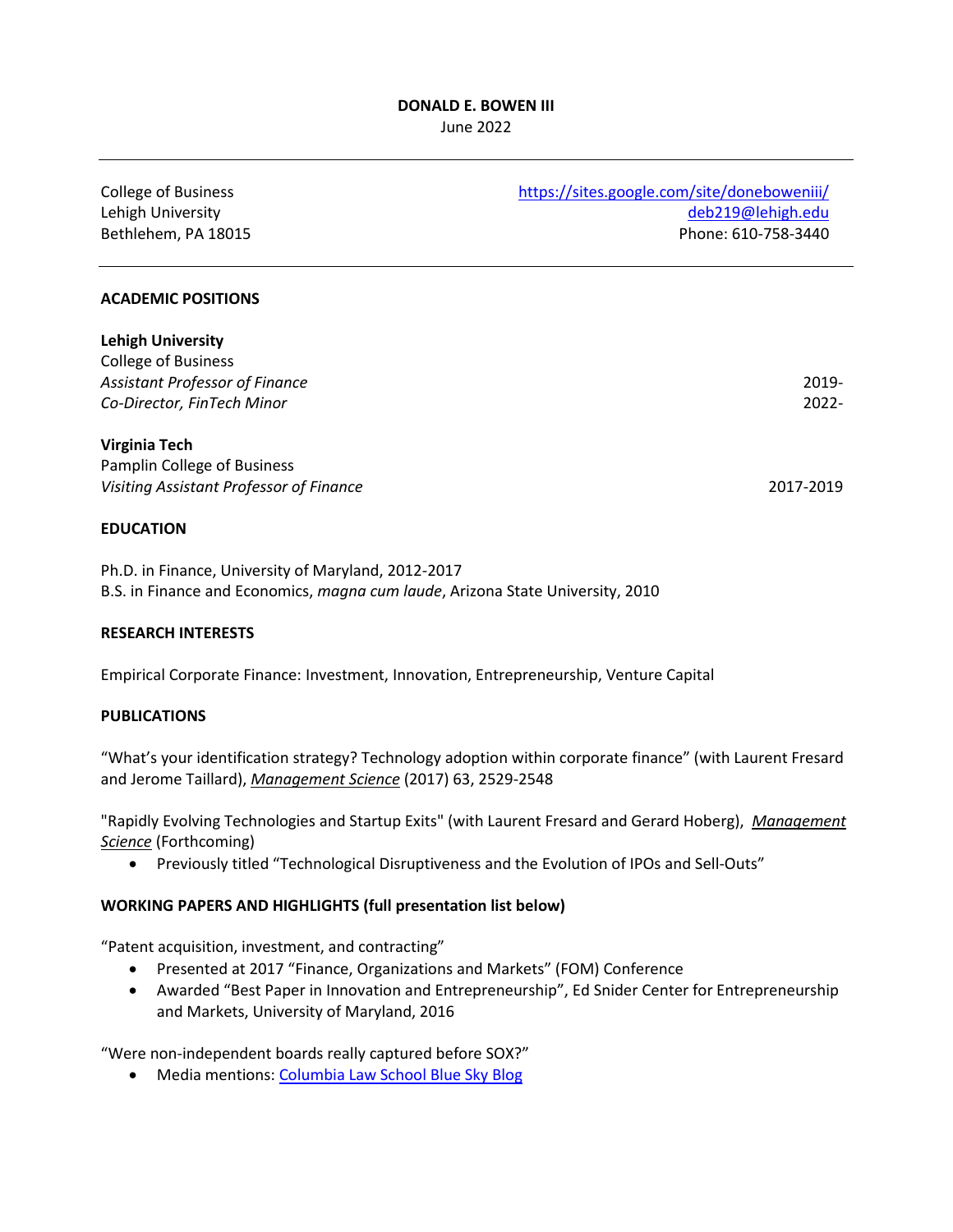## **WORK IN PROGRESS**

"VC Firm Investment Choices" (with Laurent Fresard, Gerard Hoberg, and Berk Sensoy)

"Contracting for patents"

"Emulate or differentiate: The role of financing in product market competition" (with Jerome Taillard and Linghang Zeng)

## **FELLOWSHIPS, AWARDS, AND GRANTS**

Best Paper in Innovation and Entrepreneurship from the Ed Snider Center for Entrepreneurship and Markets, University of Maryland, 2016

Graduate All-S.T.A.R. Fellowship, University of Maryland, 2014 (*Bonus stipend for 16 out of 4000 graduate students at Maryland*)

Travel Grant Award, American Finance Association, 2014 Graduate Fellowship, University of Maryland, 2012-2017 Graduate Fellowship, University of Rochester, 2010-2012 Dan and Elizabeth Mullen Scholarship in Finance, Arizona State University, 2010 Earl and Ellen Davis Scholarship, Arizona State University, 2010 Honors Study Abroad Merit Scholarship, Arizona State University, 2007 Deans Scholarship, Arizona State University, 2006-2010

## **CONFERENCE AND SEMINAR PRESENTATIONS**

"Rapidly Evolving Technologies and Startup Exits" (with Laurent Fresard and Gerard Hoberg)

- 2018: University of Lugano\*, Cattolica Milan\* (Catholic University of the Sacred Heart), SFI Zurich\*, Tsinghua\*, Virginia Tech, Bocconi\*, TCU\*, ASU\*, American, Johns Hopkins, Virginia (Darden), 2018 FRA (Financial Research Association), Georgetown
- 2019: UBC Winter Finance, Spring NBER\*, GSU-RFS FinTech Conference, University of San Diego\*, Babson, Lehigh, FDIC, Midwest Finance Association, CETAFE (Conference on Emerging Technologies in Accounting and Financial Economics ), Spring NBER PIE\* (Productivity, Innovation, and Entrepreneurship), Western Finance Association, European Finance Association\*, Philly Five, Delaware\*, Paris December Conference
- 2021: SUNY Binghamton
- Media: Tuck Forum on Private Equity and Venture Capital

"Patent acquisition, investment, and contracting"

- 2016: University of Maryland, University of Southern California
- 2017: University of Houston, Southern Methodist, University of Oklahoma, University of Florida, Tulane, University of Maryland, University of Southern California, "Finance, Organizations and Markets" (FOM) Conference

"Were non-independent boards really captured before SOX?"

- 2014: University of Maryland
- 2017: Paris Financial Management Conference
- 2018: Eastern Finance Association, Midwestern Finance Association

"What's your identification strategy? Technology adoption within corporate finance"